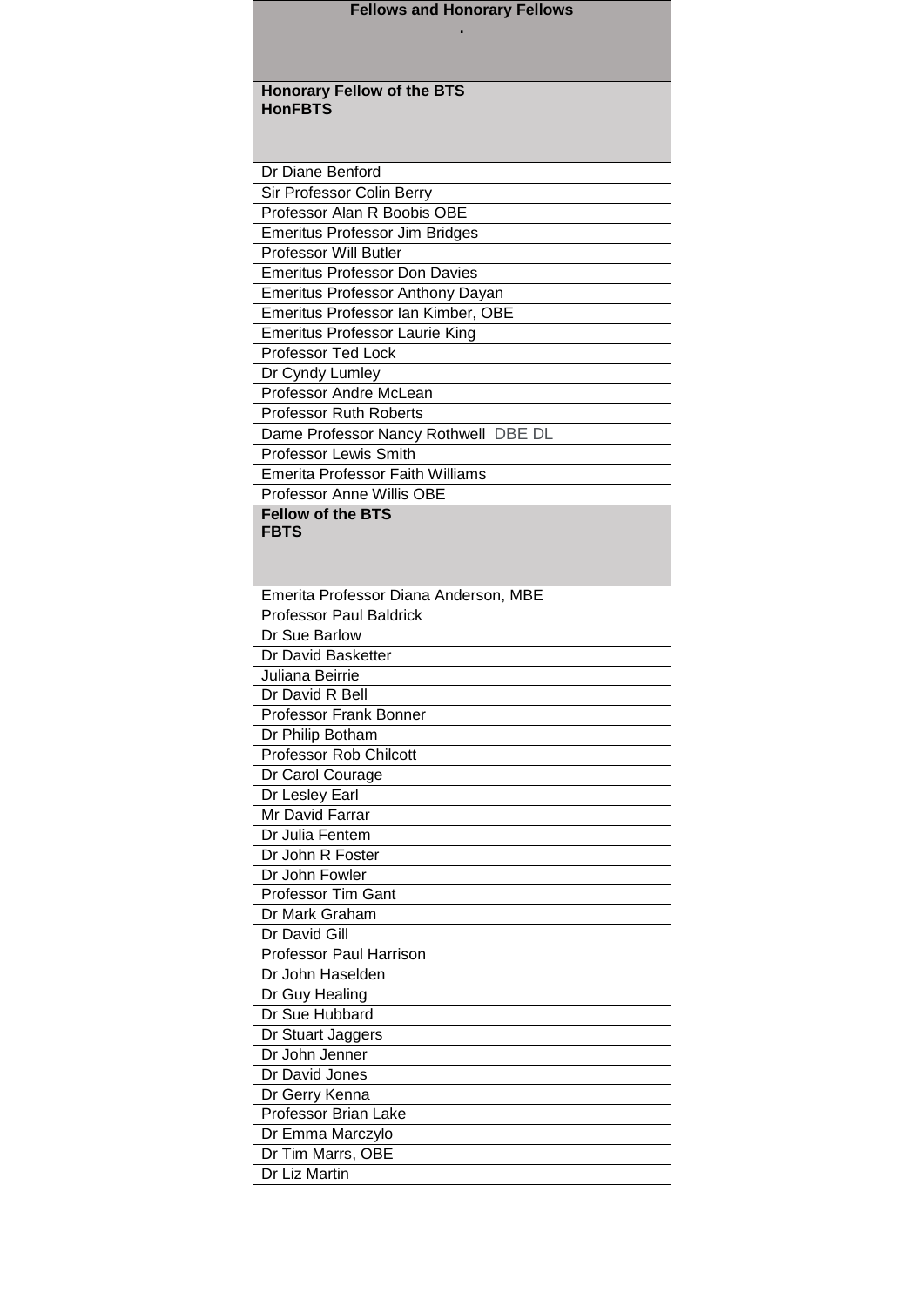| Dr David Mason                                                            |
|---------------------------------------------------------------------------|
| Professor Robert Maynard                                                  |
| <b>Professor Marion McFarlane</b>                                         |
| Dr Tina Mehta                                                             |
| Dr Pete Newham                                                            |
| Professor Jeremy Nicholson                                                |
| Dr Chris Powell                                                           |
| <b>Professor Shirley Price</b>                                            |
| Dr Mark Raffray                                                           |
| Dr Fiona Sewell                                                           |
| Emeritus Professor Edith Sim                                              |
| Dr Jenny Sims                                                             |
| <b>Emeritus Professor Andy Smith</b>                                      |
| Reverend Dr Lesley Stanley                                                |
| Dr Henry Stemplewski                                                      |
| Dr John Thompson                                                          |
| <b>Professor Allister Vale</b>                                            |
| Professor Heather M Wallace                                               |
| Dr Carl Westmoreland                                                      |
| <b>Professor Martin Wilks</b>                                             |
| Professor Roland Wolf, OBE                                                |
| Dr K Woodward                                                             |
| Mr Adam Woolley                                                           |
| Dr David Woolley                                                          |
| <b>Professor Matt Wright</b>                                              |
| <b>Fellow of the BTS (Retired)</b><br><b>FBTS (Retired)</b>               |
|                                                                           |
|                                                                           |
| Professor Nick Bateman                                                    |
| Dr Graham Betton                                                          |
| <b>Professor Peter Blain</b>                                              |
| Dr Paul Brooker                                                           |
| Dr Philip Carthew                                                         |
| Emeritus Professor Kevin Chipman                                          |
| Professor Gerry M Cohen                                                   |
| Dr Andrew Cockburn                                                        |
| Dr Steve Fairhurst                                                        |
| Professor Andy Gescher                                                    |
| <b>Emeritus Professor Peter Goldfarb</b>                                  |
| Emeritus Professor Nigel J Gooderham                                      |
| Professor Helen Grant                                                     |
| Dr Tim Gray                                                               |
| Dr Ernest S Harpur                                                        |
| <b>Emeritus Professor Len Levy</b>                                        |
| Dr Terry Orton                                                            |
|                                                                           |
| Professor Philip Routledge, CBE<br><b>Emeritus Professor Robert Smith</b> |
| <b>Emeritus Professor John Timbrell</b>                                   |
| Dr Paul Trennery                                                          |
| <b>Emeritus Professor Geoff Tucker</b>                                    |
| Dr Andrew Wadge                                                           |
| Dr Catherine J Waterfield                                                 |
| Mr Paul Whitehead                                                         |